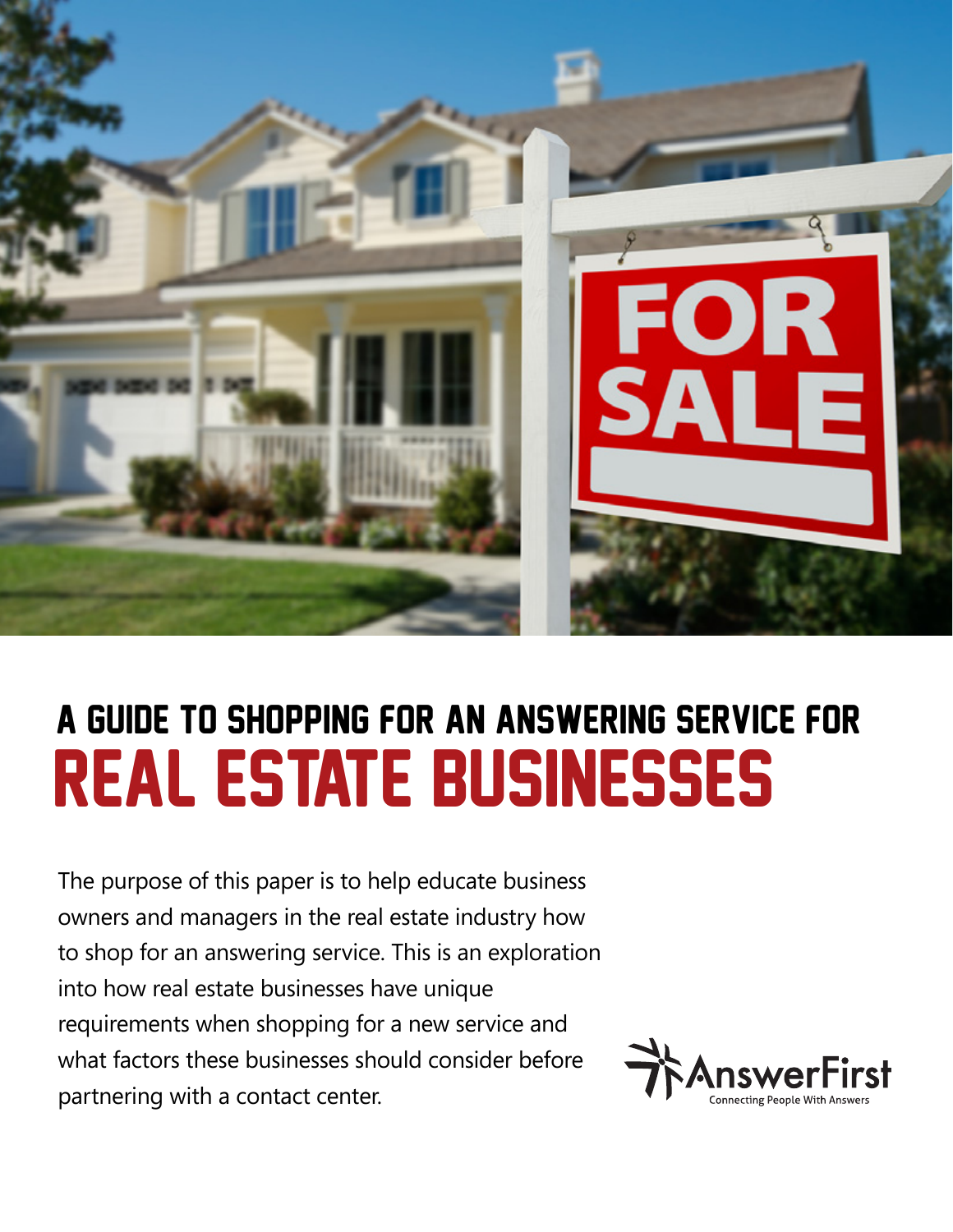### The Importance Of Using Call Answering Services In Real Estate

In today's competitive world of real estate, it's important to distinguish yourself from the competition by providing incredible customer service, answering client calls in a timely manner, and going above and beyond your customers' expectations.

Whether you're in the world of property management, you're a realtor, or if you're in any other real estate business, great service is often the only thing that separates you from the competition – so it's critical to maintain this edge, and keep your customers happy.

And, one of the best ways to differentiate yourself and improve customer satisfaction is by using a call answering service to answer customer questions and take messages when you're not in the office. This may seem like a small step to take – but it can have a huge number of benefits for your business.

In this white paper, we'll begin by going over all of the benefits of using a call answering service, and then discuss a few simple steps you can take to shop for an affordable, professional, and reliable real estate call answering service.

### Understanding The Benefits Of Using A Call Answering Service

Before we cover how to locate the best answering service for your business, let's go over the benefits of hiring a call answering service. Why bother with it at all? What are the advantages? Is it really worth the investment?

The short answer is "yes." Using a 24/7 live answering service has a number of great advantages; here are just a few.

"it's important to distinguish yourself from the competition by providing **INCREDIBLE CUSTOMER** service."

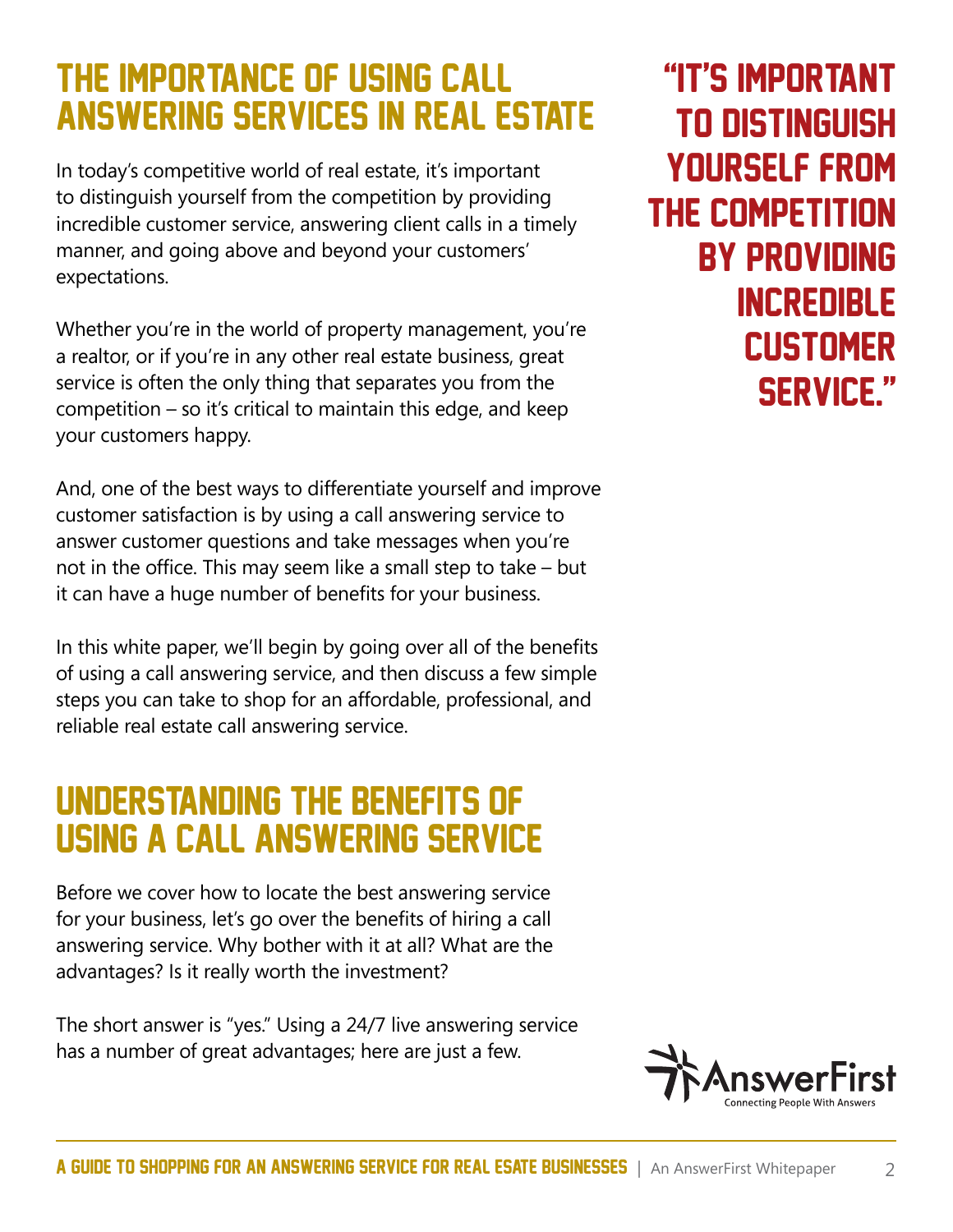### YOU CAN TAKE CUSTOMER CALLS EVEN WHEN YOUR main phone line is busy

When you hire a live answering service, any phone calls sent to a busy main phone line can be automatically rerouted to a call answering professional at an outside call center. This configuration ensures that your callers always reach a real, live person - and don't have to deal with the frustration of calling you repeatedly, only to find that your phone line is still busy.

When a call reaches the answering service, your callers can quickly and conveniently explain why they're calling, and then the answering service can forward this information to you. Your answering service account can even be configured so that depending on your callers' needs, the calls can be rerouted directly to different people within your company so that your clients get the help they need more quickly.

Proper call handling and routing increase customer satisfaction, and makes your clients feel that their calls are important.

### 24/7 availability with no more voicemaiL

24/7 availability is especially important for property managers, who may often need to take emergency and maintenance calls after regular business hours. Obviously, most business owners and managers don't want to have to answer the phone at all hours of the night – but if something is seriously wrong with one of your properties, like a burst pipe or a gas leak, it needs to be addressed immediately.

A 24/7 live answering service is the perfect solution. If a client or a resident calls you after-hours, they aren't directed to voicemail, but there's also no need for you to answer their calls when it's not convenient.

Instead, trained customer service professionals handle your calls, and listen to callers' issues. If an issue us urgent, the customer service professional can forward the call directly to you or to any individual that you specify. If it's not urgent, then a message is taken and the information is forwarded to you in the format you prefer (text message, email, fax, etc.)

No more voicemails – which often leave residents or clients unsure about whether or not their requests have been heard – and no more being woken up in the middle of the night for an unimportant maintenance request or other minor issues.

"Proper call **HANDLING INCREASES CUSTOMER SATISFACTION** and makes your clients feel that their calls are important."

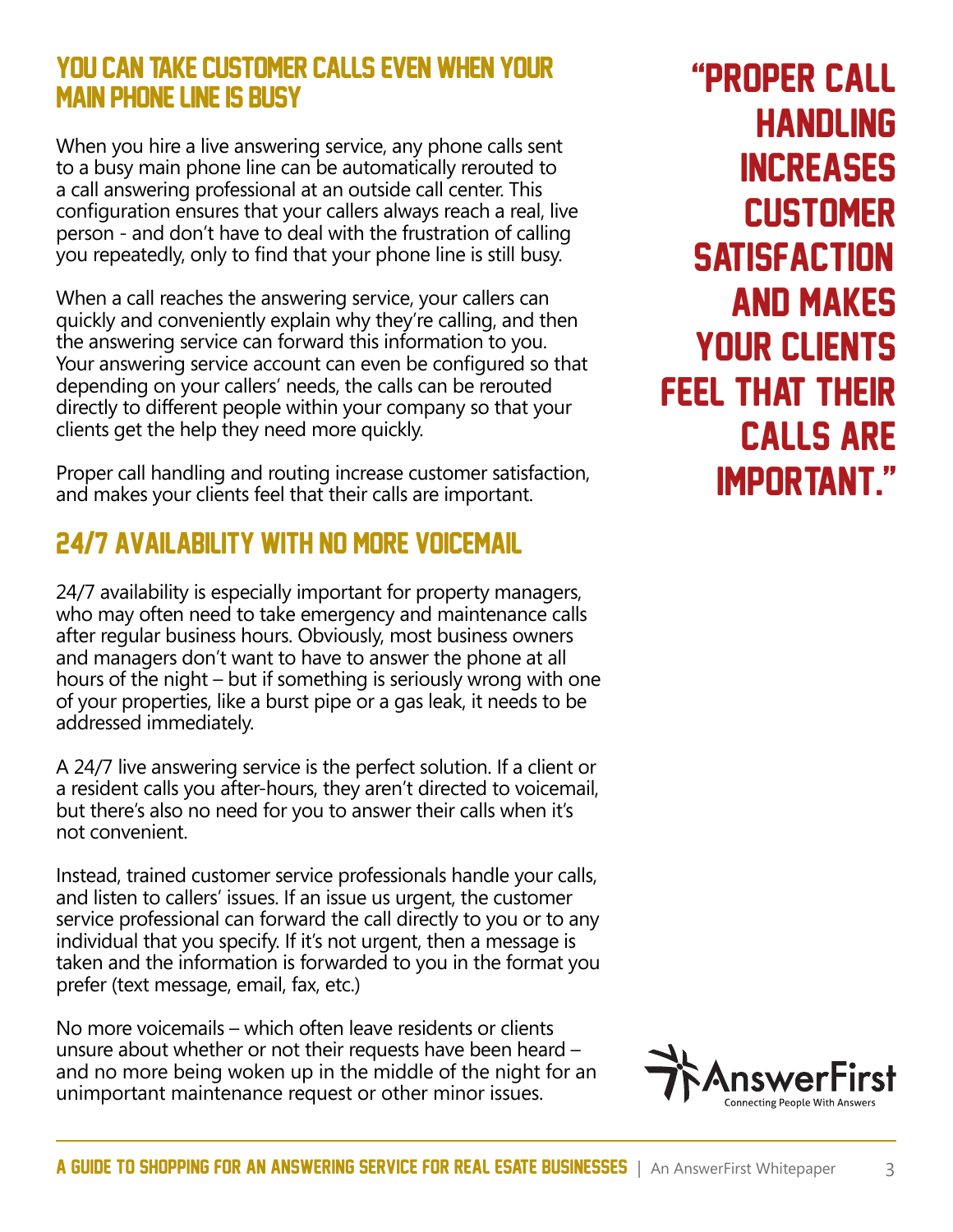### Lower staffing costs

If you run a smaller property management firm, or if you're a solo real estate agent without the budget for a full-time receptionist, then hiring an answering service is definitely a great option. You can't always be available to answer calls – but hiring a full-time office receptionist, renting office space, and taking other steps to expand your business may be out of your budget.

In this case, hiring an answering service is an affordable way to give your business a professional presence while ensuring that your clients receive amazing customer service experiences.

### Your business will feel more professional

As mentioned above, an answering service gives your business a professional presence. Your customers will always have their calls answered by a trained customer service professional, who will listen to their questions or issues and take appropriate actions. The end result, is that your business looks polished and established – even if you're a solo entrepreneur!

### Screen calls for importance and prioritize

You don't want to waste time on calls that aren't important, such as solicitations or other unnecessary calls. An answering service allows you to organize, screen, and prioritize most of your calls, allowing you to focus only on the most important calls that you may have missed while you were unavailable. Call screening saves you time and energy while allowing you to focus more on growing your business.

### FINDING THE RIGHT ANSWERING SERVICE

So, you're convinced that a 24/7 answering service is a great way to enhance your real estate business, provide better service to your customers, and present a more professional appearance – great!

But how can you go about finding a quality answering service? Where should you start, and what should you look for? Here's what you'll need to do.



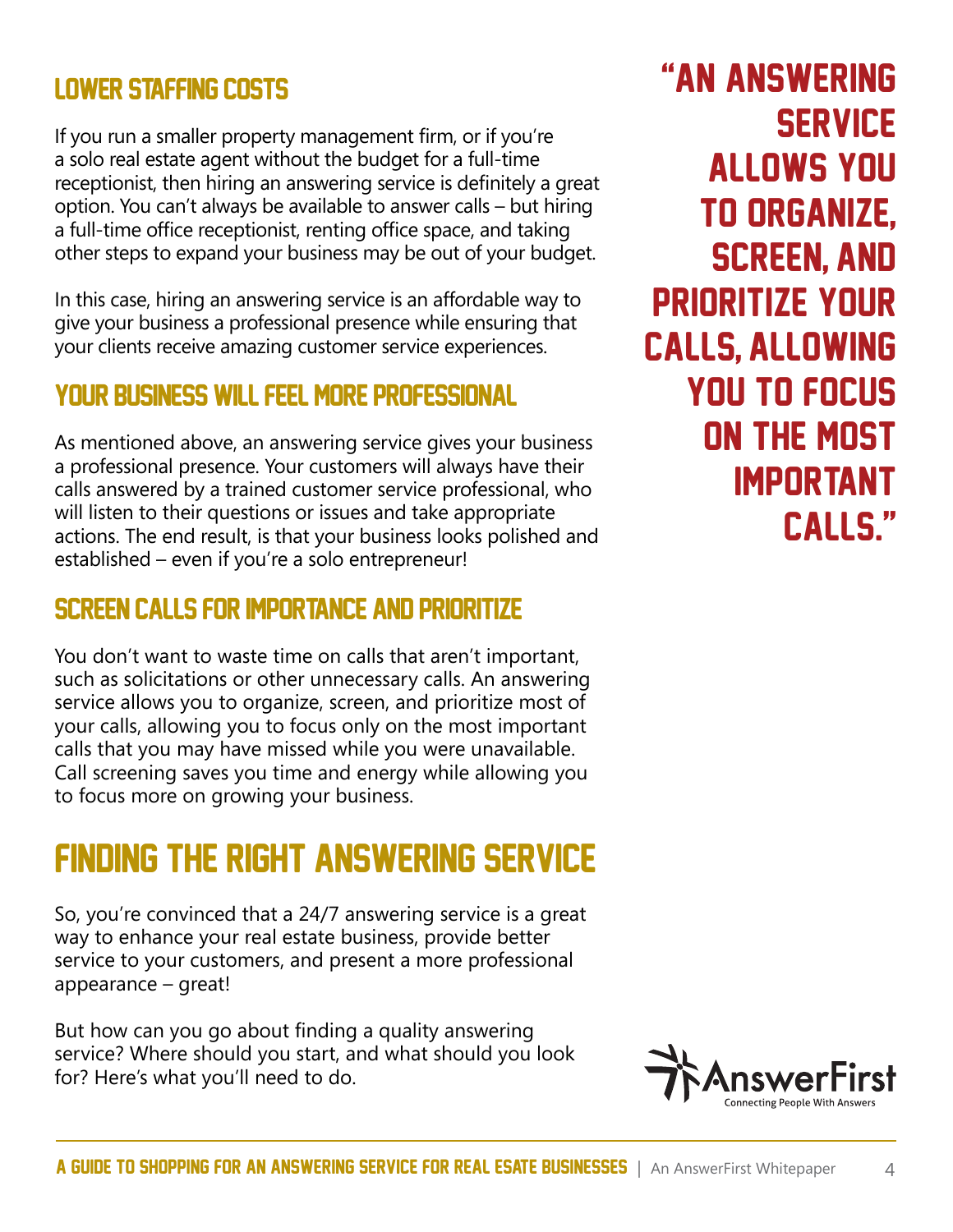### Look Online, Identify True 24/7 Services, and Check Reviews

There are many different companies that offer call answering services – but not all of them are alike. Some provide timely and reliable 24/7 live answering services, using real, human customer service professionals while others only offer live answering during certain hours.

Be forewarned that some call answering providers are no more than glorified voicemail programs – offering automated menu options and voicemail services, but no real-life customer support options.

By doing some research online, you should be able to easily find some of the top providers who offer true 24/7 live answering. Next, take a look at their online reviews and feedback from customers to learn if it's worth taking a closer look at their services and pricing. If a provider doesn't have online reviews, it's best to remove them from your list of potential solutions.

#### Learn About The Features And Options Each Company Offers

Next, you'll want to make sure that the company you're interested in offers all of the features you'll need to provide your clients, residents or customers with a great experience. What should you be looking for?

- **24/7, 365 service**  Obviously, the main reason you'd want to hire a call answering service at all is to answer calls when you're unavailable  $-$  so it's best to choose a service that offers 24/7 service, 365 days a year. Additionally, verify that there are no additional charges or hidden fees for calls that are answered after normal business hours, on weekends or during holidays.
- **100% U.S. based representatives** Some companies outsource their call answering services to overseas call centers. However, this is not the best way to provide a great customer experience. If your callers cannot understand the people who answer your phone calls due to language barriers, then it will result in frustrating customer service experiences that could cost you business. Choose a provider that uses U.S. based, professionally trained customer service representatives.

"Be forewarned that some call **ANSWERING PROVIDERS** are no more than glorified voicemail **PROGRAMS** – offering **AUTOMATED** menu options and voicemail **SERVICES BUT** no real-life **CUSTOMER SUPPORT** options."

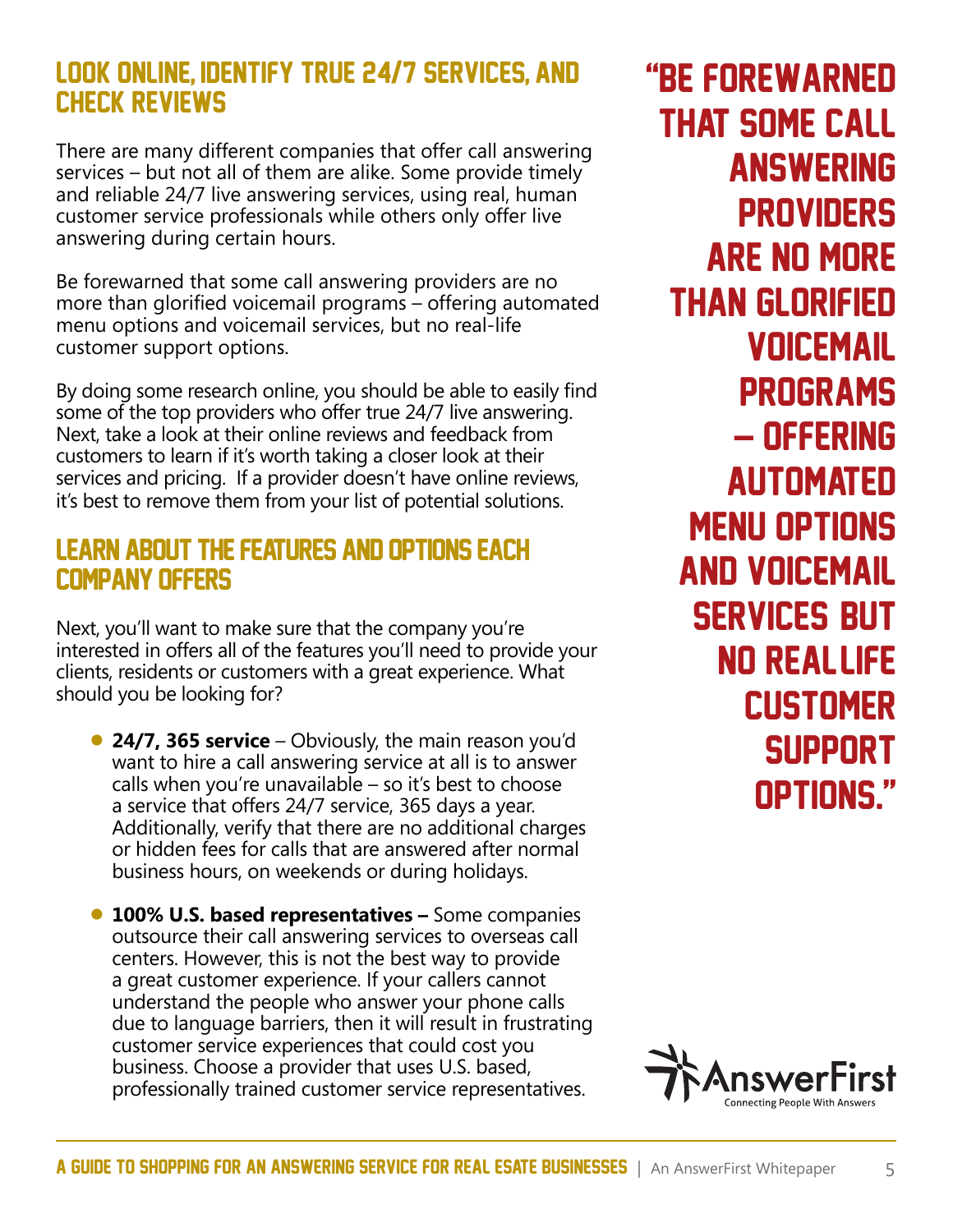- Pay-as-you-go payment options Many services might require you to sign a contract or commit to a particular number of minutes per month. A pay-as-yougo answering service allows you to pay for the minutes you use – and cancel at any time without any fees or penalties.
- **Business and real estate software integrations**  Look for a provider that offers software integrations for your business and real estate software. Details about each call can easily be logged in the same software you use to manage your business every day – putting all of the information about each call at your fingertips.

Though there are some other features you may want – like a phone app to manage your account or access to your call recordings – these are just "nice-to-haves." If you can find a company that offers the above features, chances are they will be a good choice for your company.

#### Ask For Call Center Metrics And Data, And An Example SLA

You'll want to get information about the average time it takes for the representative to answer a call and resolve a customer issue, as well as the time it takes for a customer's phone calls to be answered.

The longer it takes for an answering service to pick up the phone, the less likely a customer is to stay on the line. Ideally, you'll want information about how long it takes for each call to be answered, to make sure you know what to expect from a prospective provider.

A good way to do this is to ask for an example SLA (Service Level Agreement). A Service Level Agreement is the contract between you and your call answering partner. It outlines their responsibilities – such as answering 90% of calls within 10 seconds, and having 24/7 availability. It also outlines the steps that customers and clients can take if the SLA is breached or the company is not living up to their promises – so it's a good document to reference when comparing different call answering companies.

"The longer it takes for an answering service to pick up the phone, the less likely a customer is to stay on the line."